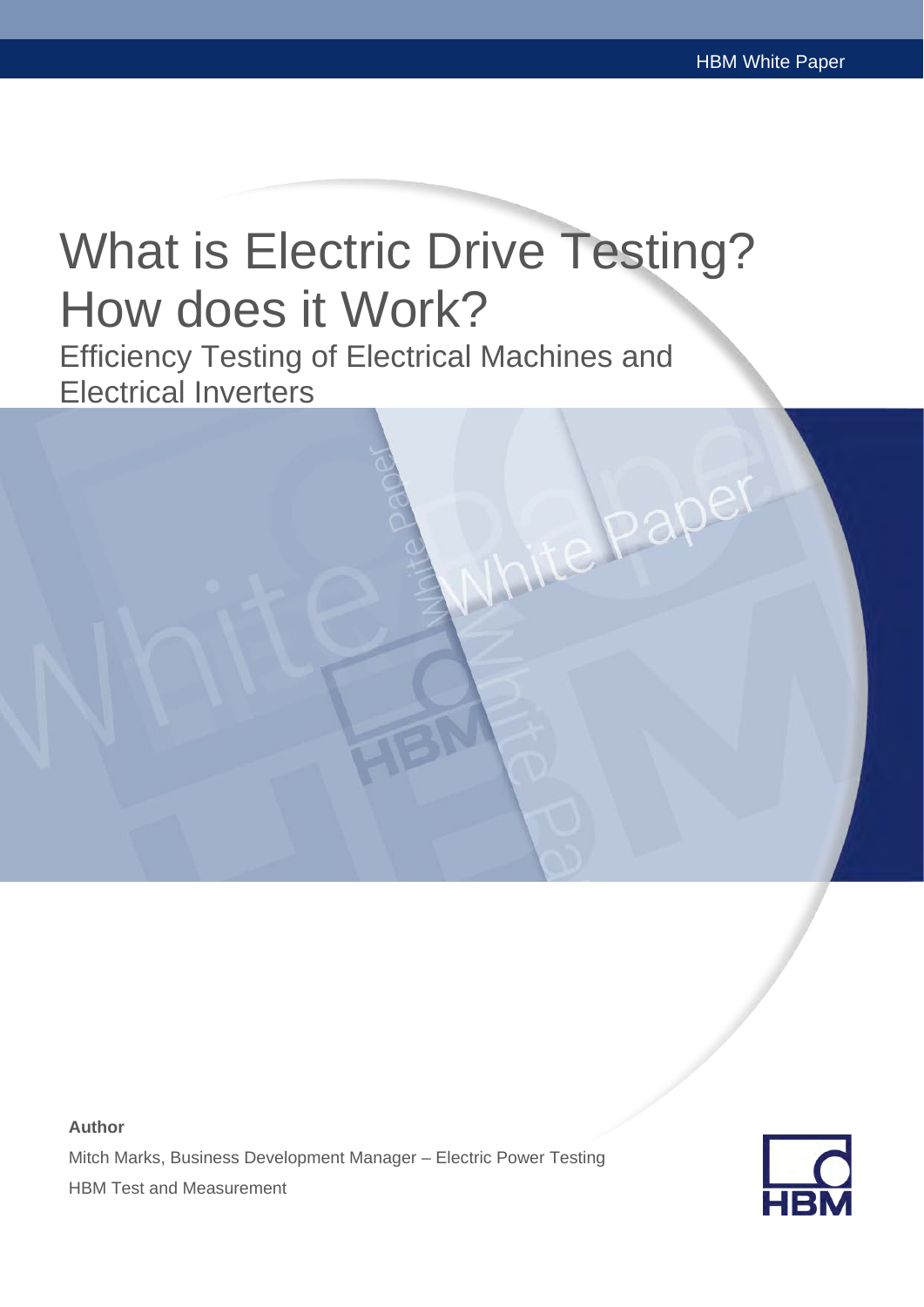# Introduction

When designing an electric motor drive system, no matter what the application is, there are three elements:

- power source
- power converter
- motor

Often, these elements come in the form of a battery acting as a DC Bus – an inverter which changes the DC power to AC power – and a motor which uses the AC power to convert electrical energy into mechanical power. This is sometimes referred to as electro-mechanical power conversion.

## What are the engineers trying to achieve?

When designing these systems, engineers are typically trying to maximize efficiency across a drive cycle. They do this by maximizing the torque per amp for as many points as possible. This is sometimes done with clever machine design, and at other times with implementing the appropriate control technique. The inverter, control, and motor need to play nicely together to maximize this goal, but often these things are developed separately. This leads to issues like a very efficient motor but poor efficiency in the inverter. This has led to system level workers and engineers trying to maximize the Power Factor across the system. A slightly less efficient motor can be worthwhile, if it increases the efficiency of the Motor Drive.

## What about power suppliers?

The power supplies for these applications are almost always a battery, but sometimes there could be a rectifier system from a power line to create a DC bus. This DC bus can be raised or lowered using a DC-DC converter which is fed to an inverter. The DC-DC converter may also be included in battery systems to adjust the DC bus to a level that the inverter likes. These batteries are typically of lithium ion construction and in the range of 200-400 volts for automotive applications, but could be as high as 600-800 volts. Not a whole lot of people choose to go any higher than that because life gets a lot more difficult working with that much DC potential.



#### The role of the inverter

The inverter is a very important part of the system because it is where all the power conversion and control take place. The inverter typically consists of six switches (for a 3-phase operation) which open and close in a specific pattern to create AC power. This pattern is executed at a switching frequency which is often between 9kHz and 25kHz. A frequency below 9kHz becomes very audible; however, for high power applications, a lower switching frequency is necessary to cut down on losses. Higher switching frequencies are limited by both, the physical limitations of the switches as well as increased switching losses. Typically, these switches will be IGBTs or MOSFETs. The level of current will determine the choice of the switch. MOSFETs are typically geared for lower power. IGBTs are meant for higher power. Higher frequencies allow for smaller passive devices and increased control. This has led to a lot of money being invested in wide bandgap devices. These would most commonly be silicon carbide or gallium nitride (GAN) devices. These devices have lower losses and can typically be operated at higher currents and switching frequencies. They are prohibitively expensive and not very robust right now, but they are the future.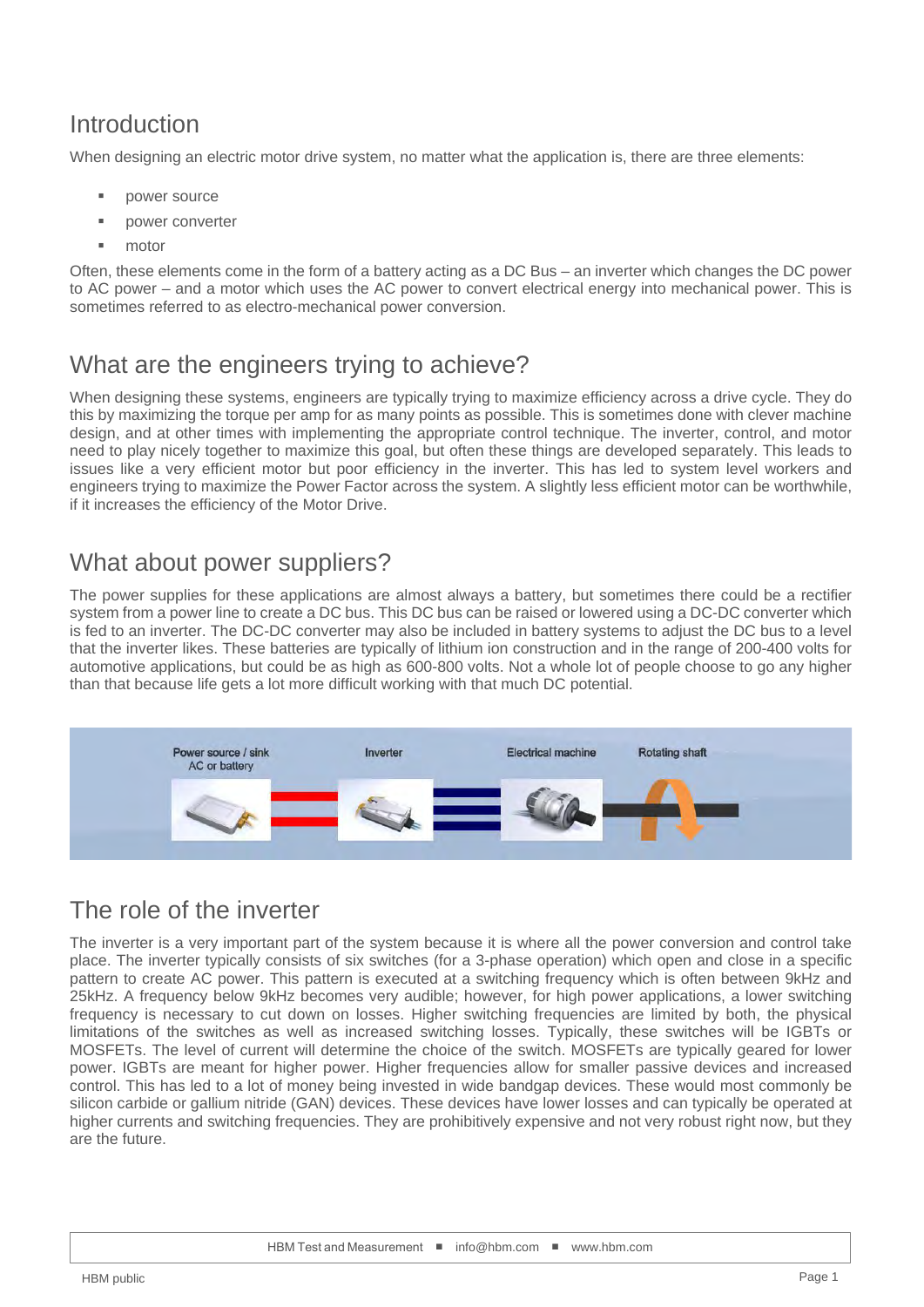

#### Taking over control?

Control is something that everyone keeps pretty tight-lipped about how they specifically do it. It's a software, hence it is easy to keep it under wraps. The controller will look at what the torque and speed are, and determine the switching frequency, Pulse Width Modulation (PWM) method, and how to optimize efficiency. These aspects can change quickly throughout a cycle. Most types of control, regardless of the motor type, are a version of field-oriented control (FOC). A growing trend is Deadbeat current control; however, all controls will be closed loop current control.

The control is where the direct-quadrature (dq0) reference frame transformation will take place. This is a mathematical translation to visualize and control the 3 phase PWM, based on what the system needs. It is simply a sine and cosine manipulation with a position reference to make 3 phases look like 2 (not trivial).

The history of the math for controlling and understanding the induction machine took about 50 years for people to solve. It is amazing that we were using the machine 50 years before we could understand it!

# Models need to be validated

Everyone uses computer models before they do anything. Models are cheap and can be run very quickly as well as in an optimized manner. Building motors and controllers is not a fast process. Motor and control optimization take place in models and FEA. Everyone does this before they build anything. Models are very good at predicting motor and inverter behavior and are an unbelievably useful tool. Most places have a whole group of engineers working on models. Researchers love model validation because it lets them have more confidence in their models; therefore, they can then use these models to predict the motor and control behavior. This is an area where our products could come into play, validating models.

At the end of the day, most applications have size restrictions and cost restrictions, which determine many of the variables before motor design even begins.

Hence, we have the choice of topology and small details, based on the control scheme that groups want to use. There are also choices that can be made with cooling, and how the motors are wound. The main types of motor are induction, permanent magnet, wound field, and switched reluctance. Induction motors are the easiest to control, we understand them the best, they are a total workhorse of industry; however, their downside is that the field needs to be excited, which results in losses. Permanent magnet (PM) motors are used a lot in applications where efficiency is important and size is a restriction, as they have a higher Power Density because the magnet supplies the rotor field rather than having the losses in the rotor

These PM motors require an inverter and a lot of cooling and care when operating in different modes. They also have the down-side of losing out on Constant Power Speed Ratio CPSR, because the field cannot be weakened as easily. Field weakening is a method of reducing the rotor's magnetic field in order to increase the speed of a machine. We can weaken the field in the Induction Machine or PM machine by injecting q-axis current. The need to have controlled amounts of q axis (used to control torque) or d axis (used to control rotor field) current for FOC is a reason why many groups are interested in monitoring their dq0 plots in real time. With a PM machine more considerations need to be taken because the magnets can become demagnetized during field weakening and back emf may need to be monitored.